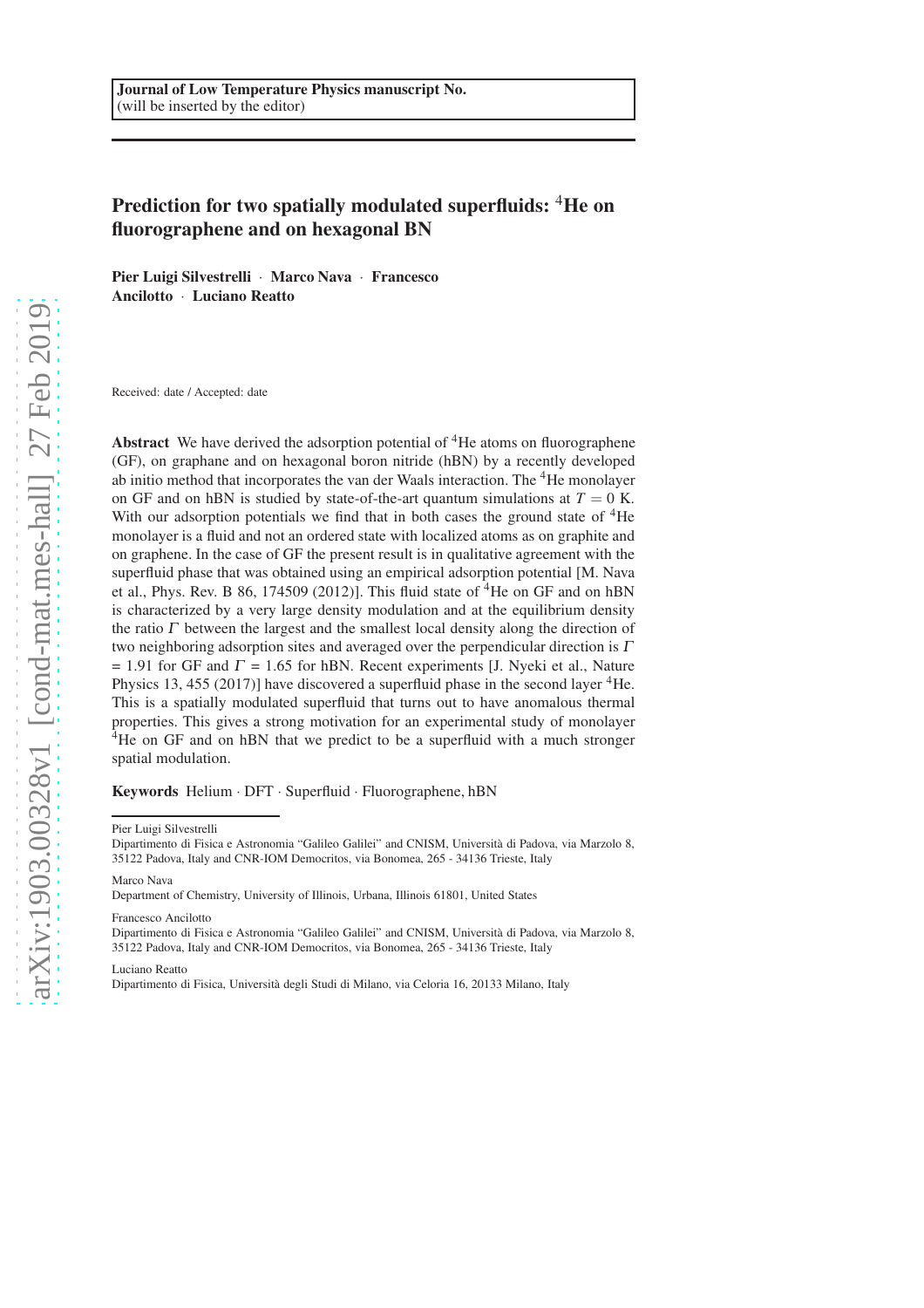### 1 Introduction

Graphene fluoride (GF)<sup>[1](#page-8-0)</sup>, also called fluorographene, and graphane (GH)<sup>[2](#page-8-1)</sup>, that have been recently obtained experimentally as chemical derivatives of graphene, are promising materials for applications in many fields, but also represent testbed substrates for investigating adsorption properties of gases and liquids. Because GF and GH have surface symmetries and compositions which are quite different from bare graphene (abbreviated Gr) and graphite, adsorbed gases will have very different properties on such substrates. Another layered material that has attracted large experimental interest is hexagonal Boron Nitride (hBN). hBN is an insulating isomorph of graphene, formed by alternating Boron and Nitrogen atoms. Also in this case we can expect properties of the adsorption potential of atoms on hBN to be quite different from those on graphene.

The properties of a large variety of adsorbates are known in the case of interaction with Gr, but not much is known about atomic/molecular adsorption on GF, GH or hBN. Of great interest is the behavior on such substrates of light atomic adsorbates, like  $H_2$ , <sup>4</sup>He and <sup>3</sup>He, that is controlled by quantum fluctuations effects, and may undergo Bose-Einstein condensation, and thus display superfluid behavior. This expectation has been supported by a recent theoretical study<sup>[3](#page-8-2)</sup> of <sup>4</sup>He adsorbed on GF and on GH based on an empirical adsorption potential<sup>[4](#page-8-3)</sup>.

The physics of quantum films have been largely based so far on detailed experimental and theoretical studies of the properties of He and  $H_2$  on graphite substrate, and more recently, on theoretical studies for the graphene substrate<sup>[5](#page-8-4)</sup>. In this case the ground state of the He film on graphite is a 2D crystal commensurate with the substrate, with a  $\sqrt{3} \times \sqrt{3}R30^\circ$  structure. This ordered phase (at density  $\rho = 0.0636 \text{\AA}^{-2}$ ), corresponds to atoms localized on second nearest-neighbor hollow sites located above hexagons of C atoms. This solid-like phase is known to be non-condensate (i.e. non superfluid)<sup>[6](#page-8-5)</sup>. The phase structures of <sup>4</sup>He and para-H<sub>2</sub> films (predicted by Quantum Monte Carlo methods) on one side and both sides of graphene<sup>[7](#page-8-6)</sup> have been shown to be similar to that on graphite<sup>[8](#page-8-7)</sup>. A completely different behavior has been found<sup>[3](#page-8-2)</sup> for a monolayer of <sup>4</sup>He atoms adsorbed on GF and GH: the  $\sqrt{3} \times \sqrt{3}R30^\circ$  ordered state<sup>[1](#page-1-0)</sup> turns out to be unstable toward a fluid state and the ground state of a monolayer of <sup>4</sup>He atoms was found to be a spatially modulated superfluid. That result is understood in the following way: The adsorption sites on GF and GH are twice as many as those on GF or graphite and the energy landscape of He on GF and GH substrates is characterized by a very large corrugation with narrow channels along which low potential barriers are present. Localization of  ${}^{4}$ He in an adsorption site cost a large kinetic energy so that the He atoms become delocalized and visit only these channels, as though the atoms move in a multiconnected space along the bonds of a honeycomb lattice. As a result, an unprecedented strongly spatially anisotropic superfluid phase should appear, whose properties are markedly different from those of an ordinary quasi-bidimensional quantum fluid $3,4,9$  $3,4,9$  $3,4,9$ . Such a novel phase has not been predicted or observed previously on any substrate (more details on the behav-

<span id="page-1-0"></span><sup>&</sup>lt;sup>1</sup> In the present paper the order of the adsorbed atoms is referred to the periodicity of the sheet of C atoms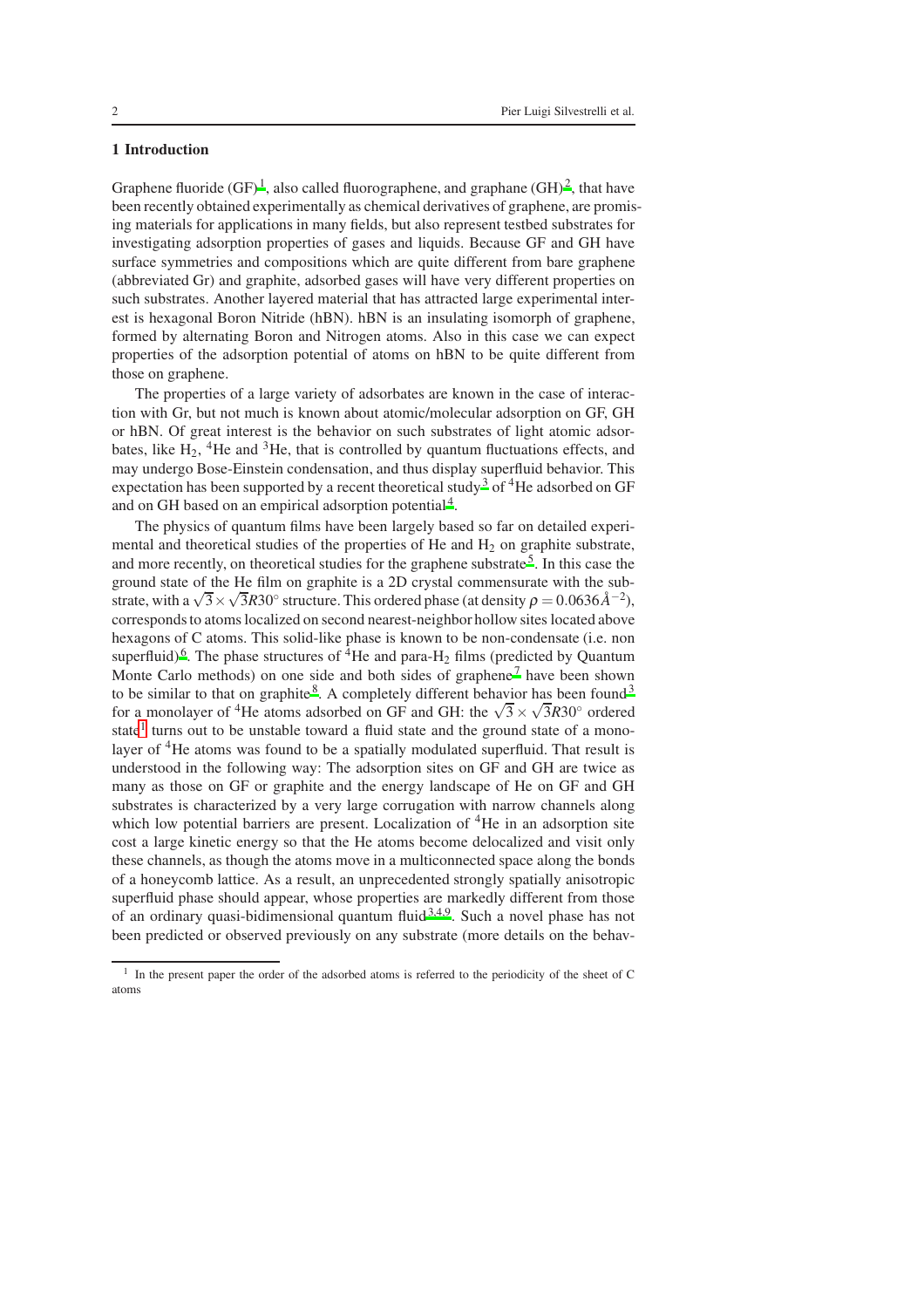ior of monolayer quantum gases on graphene, graphane and fluorographene can be found in the recent review, and references therein, by Reatto et al  $^{10}$  $^{10}$  $^{10}$ .). The remarkable predictions made in Ref. [3](#page-8-2) and Ref. [9](#page-8-8) are based on accurate Quantum Monte Carlo simulations. However, a basic ingredient of such simulations, i.e. the He-substrate in-teraction potential, was modeled using a traditional semiempirical approach<sup>[11](#page-8-10)</sup>, where the potential energy of a single He atom near the surface is written as a sum of pair potential interactions with different layers of the substrate for the attractive part, and a repulsive part proportional to the local electron density. These empirical potentials are known to be affected by quite large uncertainties in the empirical coefficients used to model the interaction. For this reason, we decided to investigate from first principles the interaction of He atoms with graphane (GH) and fluorographene (GF), using state-of-the-art functionals specifically designed to describe the weak VdW interactions, with the goal of providing a more accurate description of the interaction of He atoms with these surfaces. We also studied the interaction of He with a monolayer of hexagonal BN (hBN).

Numerous methods have been developed in recent years to include VdW interactions within density-functional theory (DFT), with the goal of modeling van der Waals interactions for atoms and molecules on surfaces. (for a comprehensive review on the subject, see Ref. [12,](#page-8-11) Ref. [13](#page-8-12) and references therein).

Recent applications of vdW-corrected DFT schemes to the problem of atoms/moleculessurface interactions have proven the accuracy of such methods in the calculation of both adsorption distances and adsorption energies, as well as the high degree of its reliability across a wide range of adsorbates.

In sect. [2](#page-2-0) we derive ab-initio the adsorption potential of He on GF, GH and hBN. In sect. [3](#page-5-0) we describe our many-body computations of <sup>4</sup>He on GF and hBN and show that the <sup>4</sup>He atoms are delocalized on these substrate so that the system does not form an ordered state but it is a highly anisotropic fluid. Our conclusions are in sect. [4.](#page-6-0)

### <span id="page-2-0"></span>2 The adsorption potential

All calculations have been performed with the Quantum-ESPRESSO ab initio package [14](#page-8-13). A single He atom is considered and we model the substrates adopting periodically repeated orthorhombic supercells, with a  $4 \times 2$  structure, in the case of GF and GH, of 32 carbon atoms plus as many F or H atoms.In the case of hBN the substrate is formed by 16 Boron and 16 Nitrogen atoms. The lattice constants correspond to the equilibrium state of the substrates. Repeated slabs were separated along the direction orthogonal to the surface by a vacuum region of about 24  $\AA$  to avoid significant spurious interactions due to periodic replicas. The Brillouin Zone has been sampled using a  $2 \times 2 \times 1$  *k*-point mesh. Electron-ion interactions were described using ultrasoft pseudopotentials and the wavefunctions were expanded in a plane-wave basis set with an energy cutoff of 51 Ry.

The calculations have been performed by adopting different DFT functionals: the PBE Generalized Gradient Approximation  $(GGA)$  functional<sup>[15](#page-8-14)</sup>, which nowa-days probably represents the most popular DFT functional, the DFT-D2<sup>[16](#page-8-15)</sup> functional, where vdW corrections are implemented at a semiempirical level, and the  $rVV10^{17}$  $rVV10^{17}$  $rVV10^{17}$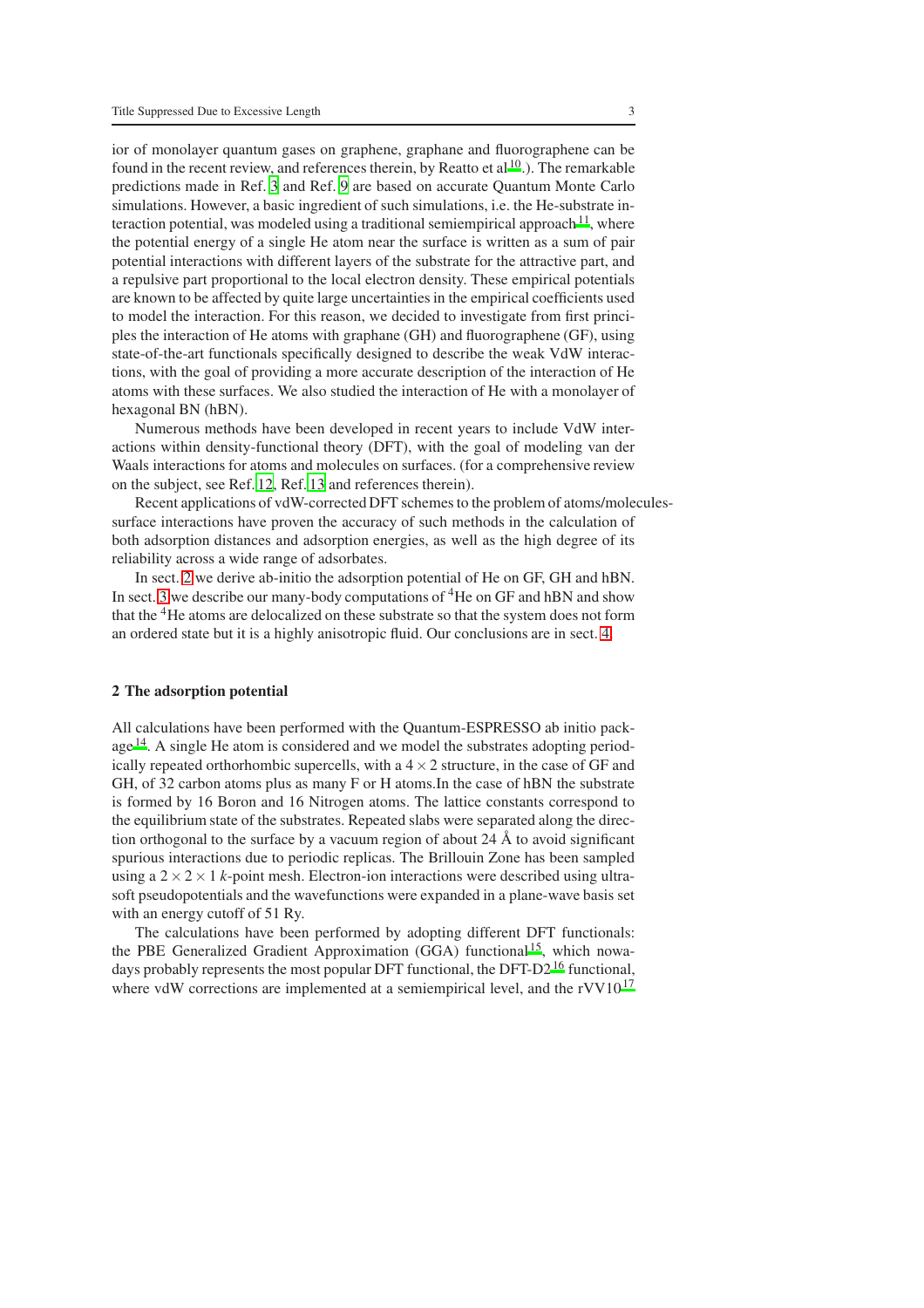

<span id="page-3-0"></span>Fig. 1 Minimum potential energy map for (a) GF and (b) hBN. A top-view of the atomic lattice of the substrate as been superimposed with the following coloring for the atoms. For GF: (yellow) Fluorine, (gray) Carbon. For hBN: (pink) Boron, (blue) Nitrogen.

functional (this is the revised, more efficient version of the original VV10 scheme  $^{18}$  $^{18}$  $^{18}$ ), where vdW effects are included by introducing an explicitly nonlocal correlation functional. rVV10 has been found to perform well in many systems and processes where vdW effects are relevant, including several adsorption processes  $^{17,19,20}$  $^{17,19,20}$  $^{17,19,20}$  $^{17,19,20}$  $^{17,19,20}$ . All the tested DFT functionals are able to well reproduce the reference structural data of graphene, graphane and fluorographene and hBN, including the "buckling displace-ment" in GH and GF<sup>[3](#page-8-2)</sup>.

We have calculated the equilibrium positions and adsorption energies of He on various high symmetry sites on the GF, GH and hBN substrates such as the *hollow* site, on the center of a triplet of F(H) atoms for the case of GF(GH) (or at the center of a B-N ring in the case of hBN), the *top* sites, on top of a C, H, F, B or N atom, and *bridge* sites between high symmetry sites. A representation of the minimum potential energy surface of He for both GF and hBN is shown in Fig. [1](#page-3-0) Our numerical results are summarized in Table [1.](#page-4-0) For comparison, we also show the results for the bare graphene substrate. We report the distance *d* of He from the substrate and the binding energy  $E_b$  of the lowest-energy configurations, which is the *hollow* site for He on graphene; the same is true for He on GF and GH, where, however this configuration is essentially isoenergetic with that corresponding to He on *top* of a C atom (the difference in energy is smaller than 2 K), in line with the results of Ref. [3](#page-8-2). As a result the relevant adsorption sites are twice as many as those occurring on Gr and graphite. The importance of properly describing vdW effects is evident: in fact, in the case of He on graphene, where reliable reference data are available, the PBE functional, which does not reproduce vdW interactions, dramatically underestimate *E<sup>b</sup>* and overestimate *d*. Among the tested vdW-corrected DFT functional, rVV10 turned out to give the better performances (for instance, the semiempirical DFT-D2 approach tends to overbinding). To better characterize the adsorption of He on the different substrates, in Table I we also report two other energetic parameters: the "maximum corrugation",  $\Delta_{\text{max}}$ , defined as the difference between the binding energy of He on top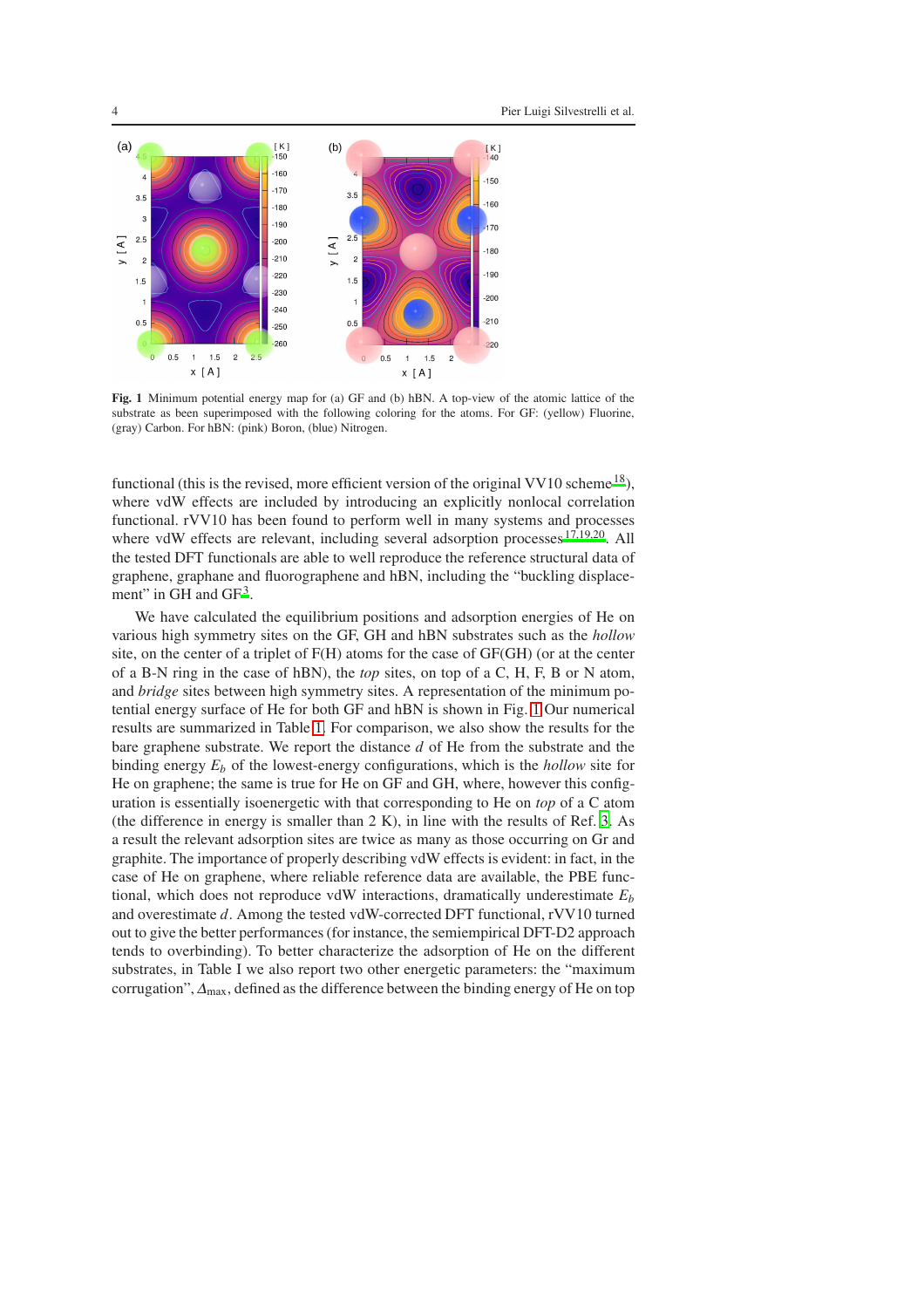| system   | method             | $E_b(K)$ | d    | $\Delta_{\text{max}}(K)$ | $\Delta_{\min}(\mathbf{K})$ |
|----------|--------------------|----------|------|--------------------------|-----------------------------|
| He-Gr    | <b>PBE</b>         | $-77$    | 3.24 | 17                       | 16                          |
| ,,       | DFT-D <sub>2</sub> | $-307$   | 2.95 | 56                       | 52                          |
| , ,      | rVV10              | $-298$   | 2.96 | 50                       | 47                          |
| , ,      | Ref.3              | $-224$   | 2.6  | 43                       | 41                          |
| $He-GH$  | <b>PBE</b>         | $-88$    | 4.21 | 15                       |                             |
| ,,       | DFT-D <sub>2</sub> | $-209$   | 3.77 | 40                       |                             |
| , ,      | rVV10              | $-196$   | 3.81 | 27                       | 6                           |
| , ,      | Ref.3              | $-195$   | 3.7  | 50                       | 13                          |
| $He-GF$  | <b>PBE</b>         | $-9.5$   | 4.34 | 15                       | 3                           |
| ,,       | DFT-D <sub>2</sub> | $-287$   | 4.07 | 56                       | 12                          |
| , ,      | rVV10              | $-259$   | 4.02 | 51                       | 11                          |
| , ,      | Ref.3              | $-496$   | 3.6  | 130                      | 24                          |
| $He-hBN$ | DFT-D <sub>2</sub> | $-300$   | 2.95 | 52                       | 25                          |
| ,,       | rVV10              | $-219$   | 2.96 | 36                       | 17                          |

<span id="page-4-0"></span>Table 1 Binding energy in the lowest-energy configuration, *Eb*, distance *d* of He from the reference plane (defined by averaging over the *z* coordinates of the C atoms for GF and GH and of the B and N for hBN), maximum corrugation, <sup>∆</sup>max, minimum intersite energy-barrier, <sup>∆</sup>min (see text for the definitions), for He-Gr, He-GH, He-GF and for He-hBN. For He-Gr the data of Ref.<sup>[3](#page-8-2)</sup> actually refer to He on graphite.

of C, H, and F (which represents the less-favored configuration for He-Gr, He-GH, and He-GF, respectively) and the binding energy of the lowest-energy configuration, and the "minimum intersite energy-barrier",  $\Delta_{\text{min}}$ , which is given by the minimum energy-barrier that the He atom must overcome to be displaced from an optimal adsorption site to another, namely from hollow to hollow for He-Gr, and from hollow to top-C for He-GH and He-GF. This latter quantity has been evaluated by monitoring the binding-energy corresponding to a reaction path generated by constraining the planar *x*,*y* coordinates of the He atom and optimizing the *z* vertical coordinate only. In the case of hBN,  $\Delta_{\text{max}}$  ( $\Delta_{\text{min}}$ ) correspond to the difference between the binding energy of He on top of the N(B) atom and the binding energy of the lowest-energy configuration, respectively.

As can be seen, the most striking difference between the case of He-Gr and those of He-GH and He-GF, is that in He-Gr  $\Delta_{\text{max}}$  and  $\Delta_{\text{min}}$  are comparable, while, on the contrary, in He-GH and He-GF  $\Delta_{\text{min}}$  is much smaller than  $\Delta_{\text{max}}$ . This result is in qualitative agreement with the findings of Nava et al.<sup>[3](#page-8-2)</sup>, although our predicted  $\Delta_{\text{min}}$  values are quantitatively even smaller than those predicted in Ref. [3](#page-8-2). This confirms that the adsorption potential of He on GH and GF is characterized by narrow "canyons" between adsorption sites, with a much larger anisotropy in the corrugation and a relatively low energy barrier compared to Gr and graphite. A large difference between <sup>∆</sup>*min* and <sup>∆</sup>*max* is found also for hBN so that the corrugation is larger than in the case of Gr. In addition around an adsorption site the saddle points are 3 and not 6 as in the case of Gr.

Besides the lowest-energy configurations for a given investigated adsorption site, we have also computed the dependence upon the normal coordinate *z* of the Hesubstrate interaction potentials above those sites. Our goal is to provide a reliable three-dimensional potential function  $V_{He-s}(\mathbf{r})$  which could be used for simulations of the behavior of He films on such substrates, like the ones possible, e.g., using the phenomenological DFT approach to the properties of inhomogeneous  ${}^{4}$ He systems<sup>[21](#page-8-20)</sup>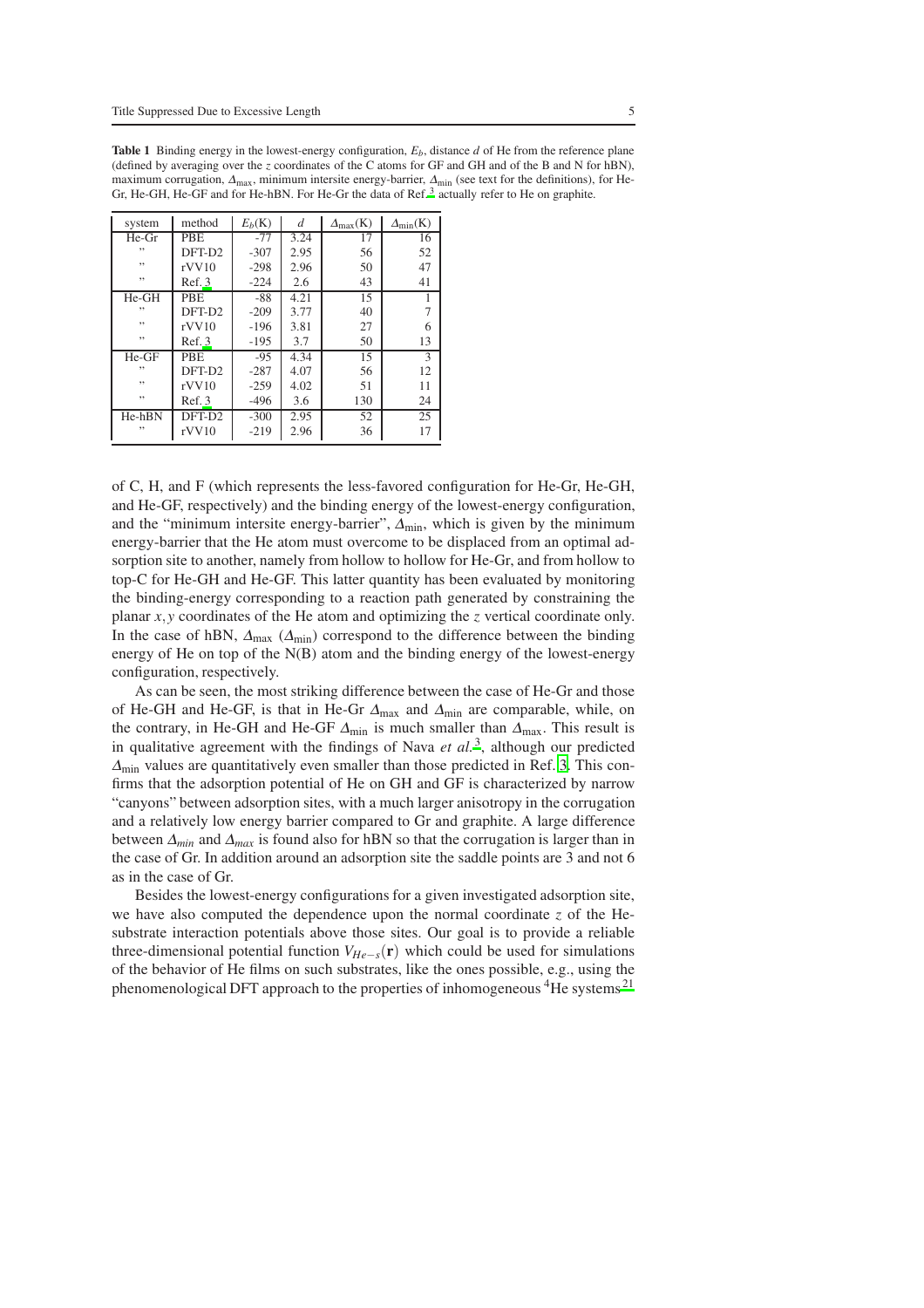

<span id="page-5-1"></span>Fig. 2 Local density projected on (a) the *x* direction and (b) the *y* direction as depicted in Fig. [1.](#page-3-0) Black circles are for <sup>4</sup>He on GF and red squares for <sup>4</sup>He on hBN.

or Quantum Monte Carlo simulations as we do in the present paper. We approximate the potential  $V_{H_e}(r)$  by using a truncated Fourier expansion over the first three stars of the two-dimensional reciprocal lattice associated with a triangular lattice with a two-atom basis (one C and one F atom in the case of GF, one B and one N atom in the case of hBN). The Fourier components can be easily obtained from the calculated z-dependence of the various symmetry sites described above.

# <span id="page-5-0"></span>3 Monolayer of <sup>4</sup>He on GF and hBN

The 3-D potential*VHe*−*s*(r) has been used in Quantum Monte Carlo simulations based on the ground state path integral method<sup>[22](#page-8-21)</sup>, an unbiased  $T = 0$  K method for bosons<sup>[23](#page-8-22)</sup> with the goal of providing evidence of possible superfluid behavior of monolayer <sup>4</sup>He adsorbed on the studied substrates. The first step is to verify that a superfluid phase is not preempted by an ordered state with localized atoms as is the case of graphite and Gr. Therefore this initial exploration focuses on the stability of the  $\sqrt{3} \times \sqrt{3}R30^\circ$ phase that could exist at density  $\rho = 0.0574 \text{ Å}^{-2}$  for GF and  $\rho = 0.0606 \text{ Å}^{-2}$  for hBN (the different densities arise from the slight difference of the lattice parameters of GF, hBN and graphite). We find that at such densities <sup>4</sup>He on GF and on hBN form a self-bound state with binding energies, respectively,  $E_{b-GF} = 1.0(1)$ K and  $E_{b-hBN} = 0.91(9)$ K per atom, the former should be compared with the value obtained in Ref. [3](#page-8-2) with an empirical adsorption potential,  $E_{b-GF}^{se} = 1.49(6)$ K.

We have studied the structural properties at these special densities,  $\rho = 0.0574 \text{ Å}^{-2}$ for GF and  $\rho = 0.0606 \text{ Å}^{-2}$  for hBN. In both cases we find a very structured density profile with modulations in the local density (Fig. [2\)](#page-5-1) that have the same periodicity of the corrugation of the underlying substrate. These modulations can be quantified with the ratio  $\Gamma$  between the density at a peak and that at a through of the local density, for GF this value is  $\Gamma_{GF} = 1.91(1)$  and for hBN  $\Gamma_{hBN} = 1.65(1)$ .

If an ordered  $\sqrt{3} \times \sqrt{3R}30^\circ$  phase were stable the local density should have a repetition period different from that of the substrate and this is at variance from the result in Fig. [2.](#page-5-1) The absence of the  $\sqrt{3} \times \sqrt{3}R30^\circ$  order can be more clearly seen from the static structure factor, S(k). In fact the Bragg peaks with the smallest  $|{\bf k}| \sim 1.7 \text{ Å}^{-1}$ corresponding to a  $\sqrt{3} \times \sqrt{3R}30^\circ$  order are absent in Fig. [3](#page-6-1) and in their place we find a ridge in k space. Such ridge denotes short range order. The only Bragg peaks present in S(k) are those corresponding to the periodicity of the substrate. Notice the different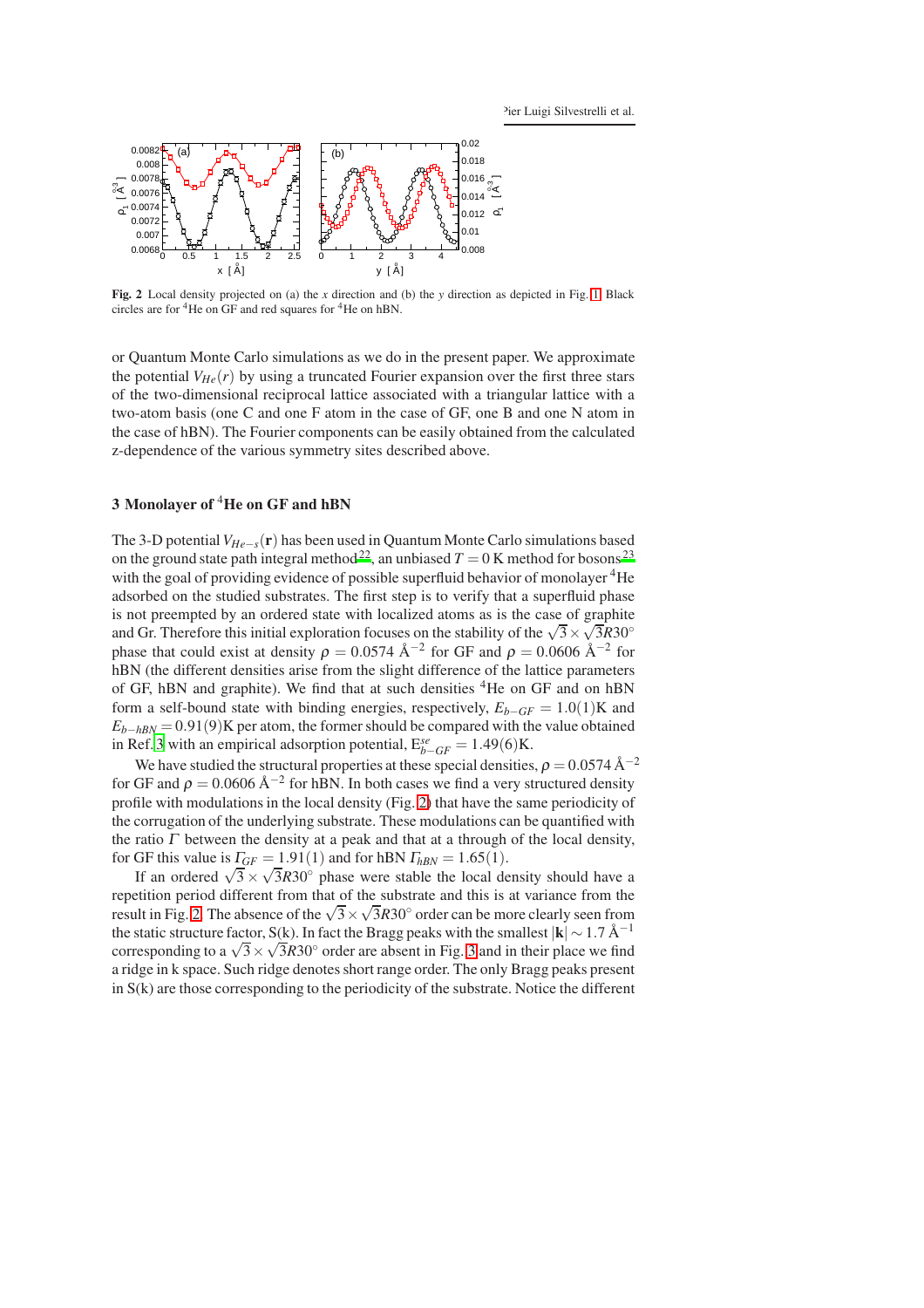

<span id="page-6-1"></span>Fig. 3 Static structure factor for wave-vectors relative to the adsorption surface for  $N = 30$  atoms of <sup>4</sup>He on GF (a) and hBN (b). The arrows indicate the peaks corresponding to the density modulation given by the substrate.

scaling with the number *N* of particles of a Bragg peak (intensity proportional to *N*) and of a peak due to short range order (intensity independent on *N*). Our results for the peak intensities, shown in Fig. [4](#page-6-2) for different values of *N* clearly display such different scaling. The present results for GF are in qualitative agreement with those obtained in Ref. [3](#page-8-2)

We conclude that for both substrates at low coverage of <sup>4</sup>He the  $\sqrt{3} \times \sqrt{3}R30^\circ$ ordered state is unstable and the  ${}^{4}$ He is in a fluid state characterized by a very strong spatial anisotropy. Therefore we predict the existence of two new superfluids and the explicit computation of the superfluid fraction and of the amount of BEC is a topic of



<span id="page-6-2"></span>Fig. 4 Static structure factor for <sup>4</sup>He on (a) GF and (b) hBN at different system sizes: Circles refer to  $k_x$ direction, Squares to  $k_y$  (as seen in Fig. [3\)](#page-6-1). Black color is for  $N = 30$  and red color for  $N = 90$ . In the insets the intensity of the substrate modulation peaks (circles) and that of the ridge (diamonds) is plotted against the particle number *N*, the solid lines are linear fits to the data.

## <span id="page-6-0"></span>4 Conclusions

We have used advanced DFT theories with vdW corrections to determine the adsorption potential for He on three substrates: GF, GH, and hBN. In all three cases the adsorption potential differs in a significant way from that for graphite and graphene due to a larger corrugation and to a strong spatial anisotropy around the adsorption sites. Our many-body quantum simulations show that the most outstanding effect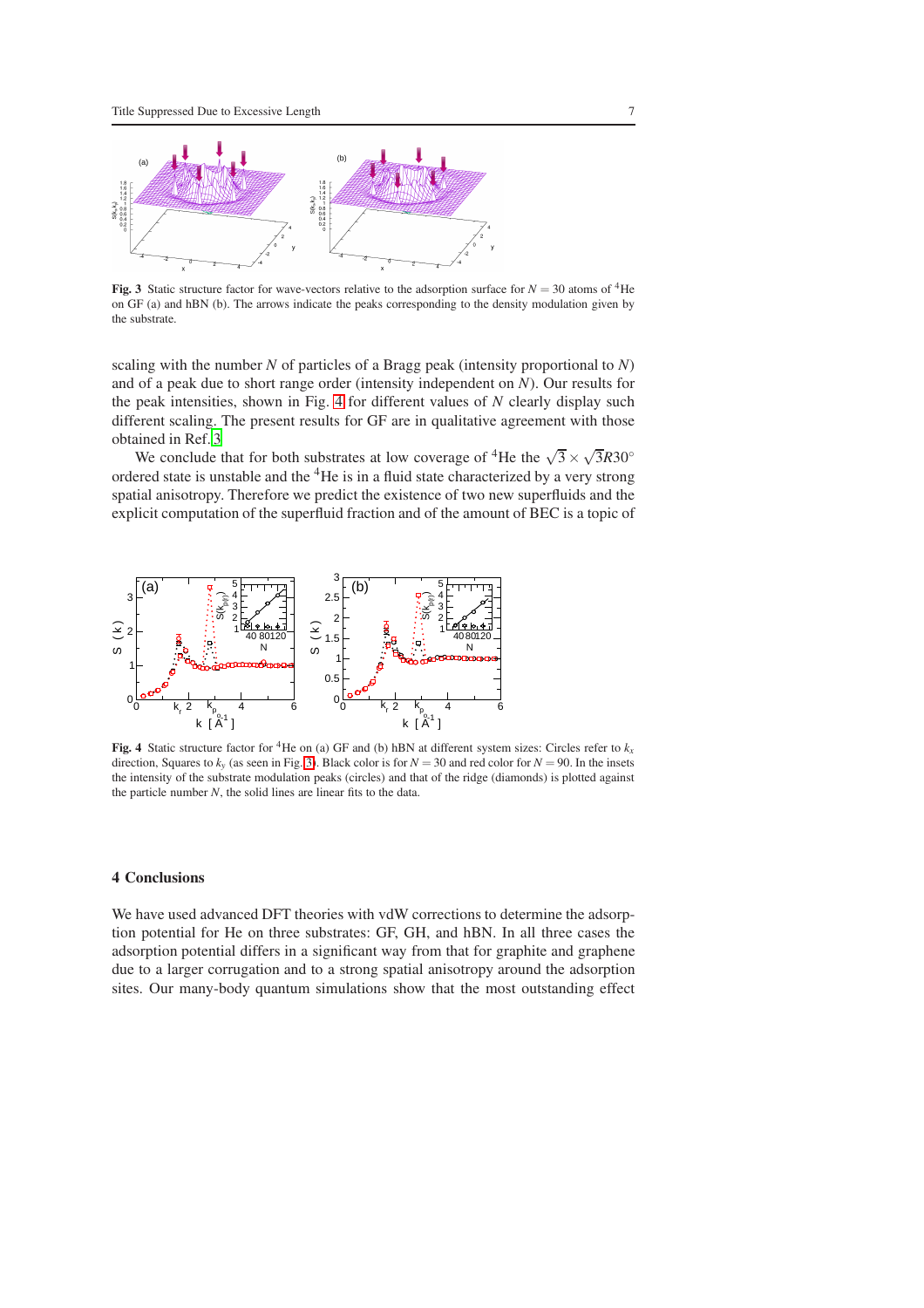is that the ordered  $\sqrt{3} \times \sqrt{3}R30^\circ$  state of <sup>4</sup>He is unstable on these substrates and at low coverage <sup>4</sup>He is in a fluid state characterized by a strong spatial modulation due to the substrate potential. Therefore we predict the existence of new spatially anisotropic superfluids. In the case of GF the present results are in qualitative, but not in quantitative, agreement with the results of Ref. [3](#page-8-2) based on an empirical adsorption potential.

The prediction of a spatially anisotropic superfluid is especially interesting in view of the recent results<sup> $24$ </sup> on the behavior of the second layer of <sup>4</sup>He on graphite. In this case the modulation of <sup>4</sup>He in the second layer is mainly determined by the crystalline order of the  ${}^{4}$ He atoms of the first layer. A superfluid phase has been detected experimentally in the second layer with an exotic phase transition to the normal phase. Our predicted superfluid phase of <sup>4</sup>He monolayer on GF and hBN has a spatial modulation much larger than that expected for the second layer on graphite so it should be of great interest an experimental verification of our prediction.

We are not aware of experimental study of the phase diagram of <sup>4</sup>He adsorbed on hBN while some studies have been performed for  $3He^{25-27}$  $3He^{25-27}$  $3He^{25-27}$ . From these NMR measurements the authors conclude that at low temperature <sup>3</sup>He forms an ordered state and this is identified as the  $\sqrt{3} \times \sqrt{3}R30^\circ$  phase. Our study is for <sup>4</sup>He, not <sup>3</sup>He, but at first sight those experiments seem in contradiction with our results because it is difficult to understand how <sup>3</sup>He could have a stable  $\sqrt{3} \times \sqrt{3}R30^\circ$  phase while we find that for the heavier mass <sup>4</sup>He such phase is unstable. A first comment is that the mentioned NMR measurements<sup>[25](#page-8-24)[,26](#page-8-26)</sup> give evidence that at a special coverage the <sup>3</sup>He atoms are in registry with those of hBN but there is no direct evidence that this ordered phase of <sup>3</sup>He corresponds indeed to a coverage of 1/3 of the adsorption sites as in the  $\sqrt{3} \times \sqrt{3R}30^\circ$  phase. On the basis of adsorption isotherms this NMR special coverage can be reconciled<sup>[28](#page-8-27)</sup> with the  $\sqrt{3} \times \sqrt{3}R30^\circ$  phase only by advocating the presence of ill controlled strongly binding sites and edge effects. Also the presence of a liquid component  $26$ , in addition to the solid one, over a large range of temperature and coverage is difficult to understand if the  $\sqrt{3} \times \sqrt{3}R30^\circ$  phase were to lowest energy state of the monolayer as it is in the case of graphite. Our results show that the  $\sqrt{3} \times \sqrt{3}R30^\circ$  phase of <sup>4</sup>He on a monolayer of hBN is unstable, this does not exclude that a different commensurate ordered phase might be stable at a coverage larger than  $1/3$ . A second comment is that these measurements  $25-27$  $25-27$  are performed on powder of hBN and it is known<sup>[28](#page-8-27)</sup> that the adsorption properties have a significant dependence on the preparation method of the powder. In any case the single platelets in such powders have thickness of a fraction of micron so they are formed by many layers of the basal plane. Our study is for a single layer of hBN. Our computation of the adsorption potential can be extended to the case of a multilayer hBN and it will be interesting to verify if the instability of the  $\sqrt{3} \times \sqrt{3}R30^\circ$  phase of <sup>4</sup>He remains true also for the multilayer. In conclusion, further experimental and theoretical work seems warranted on the adsorption of the He isotopes on hBN.

### 5 Acknowledgements

We thank John Saunders for bringing Ref. [25](#page-8-24) to our attention.